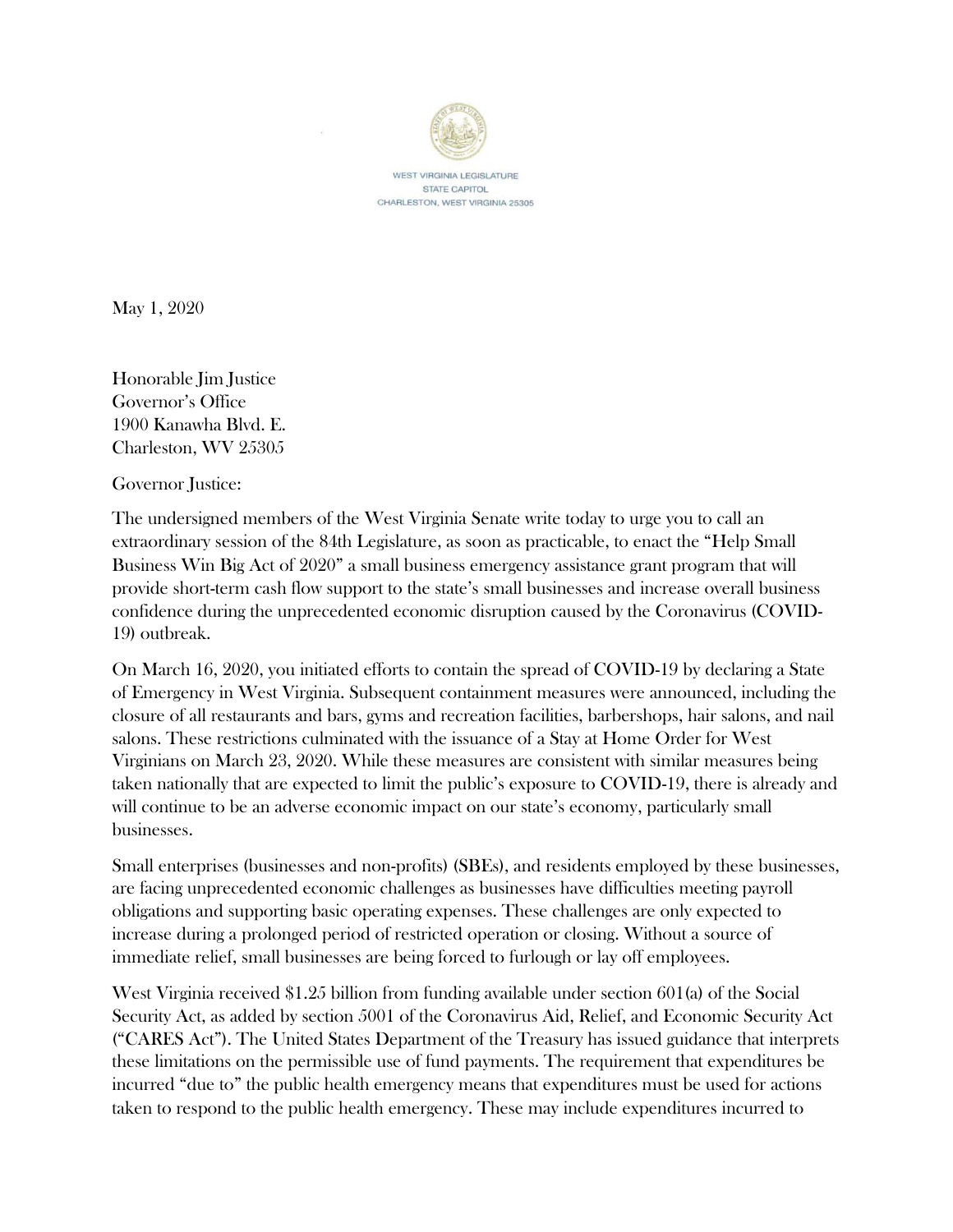allow the State to respond directly to the emergency, such as by addressing medical or public health needs, as well as expenditures incurred to respond to second-order effects of the emergency, such as by providing economic support to those suffering from employment or business interruptions due to COVID-19-related business closures. The Department of Treasury's guidance includes examples of eligible expenditures including expenses associated with the provision of economic support in connection with the COVID-19 public health emergency, including the expenditures related to the provision of grants to small businesses to reimburse the costs of business interruption caused by required closures.

It is urgently necessary for the state to take immediate action to utilize CARES Act funding to address this dire economic crisis by providing the state's SBEs with short-term economic relief. This is especially important since SBEs employ approximately 280,000 West Virginians or 49% of the private workforce.

To that end we propose that of the \$1.25 billion available to the state from CARES Act payments, West Virginia should commit at least \$500 million to the "Help Small Business Win Big Act of 2020" to provide SBE's with unrestricted payroll and working capital support; excluding capital expenses, including construction. "Help Small Business Win Big Act of 2020" grants would provide short-term, immediate payroll and working capital support to SBE's between one and 10 full-time employees (FTEs) facing prolonged operating restrictions or closure due to the COVID-19 outbreak. We believe this measure will help to stabilize their operations and minimize any potential furloughs and/or layoffs.

Key elements of a small business emergency assistance grant program authorized by the "Help Small Business Win Big Act of 2020" should include:

- $\triangleright$  Eligible businesses may receive \$2,000 per FTE, with the calculation based on a wage report for the payroll period immediately prior to March 16, 2020. The minimum grant amount (per application) is \$2,000; and maximum grant amount (per application) is \$20,000;
- $\triangleright$  Of the \$500 million total Small Business Emergency Assistance Grants funding commitment, \$300 million of program funds should set aside for SBEs with five or fewer FTEs; however, these funds may be released back to a general pool if demand from SBEs with five or fewer FTEs has decreased significantly and demand from SBEs over five employees remains high;
- $\triangleright$  Because it is likely that the demand for the grant funding may exceed the total available funding, funding should be on a first-come, first-served basis, with a priority to be given to SBEs that have not received funds from the Paycheck Protection Program authorized by sections 1102 and 1106 of the CARES Act;
- $\triangleright$  An eligible SBE must have a physical commercial location in the State (e.g., an office, a physical point of sales, a warehouse, manufacturing facility, farm etc.);
- $\triangleright$  An eligible SBE must operate within the following industries as defined by the SBE's twodigit North American Industry Classification ("NAICS") code: Retail; Accommodation & food services; Arts, entertainment & recreation; Agriculture (restricted to businesses with 3 digit NAICS of 111 and 112), and Other services (restricted to businesses with 3-digit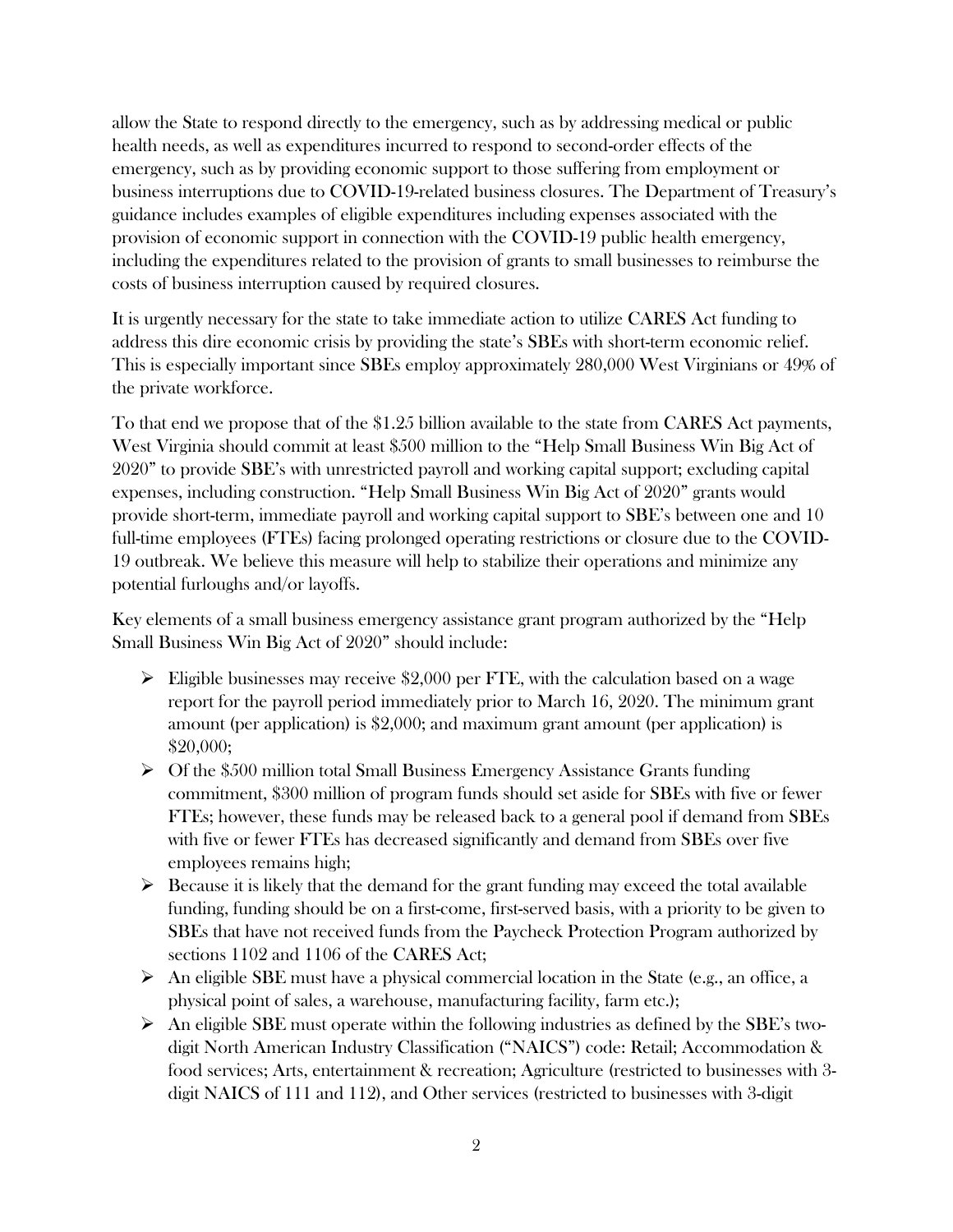NAICS of 811 and 812). Non-profits entities with the following designations will also be permitted to receive grant funding:  $501(c)(3)$ ,  $501(c)(4)$ , and  $501(c)(7)$ ;

- $\triangleright$  Prohibited businesses should include, but are not limited to: gambling or gaming activities (unless the business receives less than 50% of its revenues from gambling or gaming); the conduct or purveyance of "adult" (i.e., pornographic, lewd, prurient, obscene or otherwise similarly disreputable) activities, services, products or materials (including nude or seminude performances or the sale of sexual aids or devices); any auction or bankruptcy or fire or "lost-our-lease" or "going-out-of-business" or similar sale; sales by transient merchants, Christmas tree sales or other outdoor storage; any activity constituting a nuisance; or any illegal purposes;
- $\triangleright$  Require the CEO/equivalent officer of the eligible SBE to self-certify that the firm:
	- Will make a best effort not to furlough or lay off any individuals from the time of application through six months after the end of the declared state of emergency (SBEs that have already furloughed or laid off workers must make a best-effort pledge to re-hire those workers as soon as possible) – any material breach of its best efforts certification may result in the state seeking repayment of the grant;
	- o Has been negatively impacted by the COVID-19 declared state of emergency on or after March 16, 2020 (e.g., has been temporarily shut down, has been required to reduce hours, has had at least a 20 percent drop in revenue, has been materially impacted by employees who cannot work due to the outbreak, or has a supply chain that has materially been disrupted and therefore slowed firm-level production); and
	- o Has a material financial need that cannot be overcome without the grant of emergency relief funds at this time (e.g., does not have significant cash reserves that can support the SBE during this period of economic disruption).
- $\triangleright$  An eligible SBE must show evidence, at the time of application, that the SBE is registered to do business in the State of West Virginia, is in good standing with WorkForce WV and does not owe any taxes. The grant should be subject to repayment if the certification is not correct.
- $\triangleright$  Due to financial hardship, no fees should be required for this program.

We believe the "Help Small Business Win Big Act of 2020" is West Virginia's small businesses best chance at staving off disaster. We know that if you put your leadership and the influence of the Governor's office behind this, together we can pass this proposal for you to sign into law.

We look forward to working with you to pass meaningful legislation assisting West Virginia small businesses during this unprecedented economic crisis in an extraordinary session of the Legislature. Thank you for your consideration.

Sincerely,

| Senator Roman Prezioso, Jr. | <b>Senator Corey Palumbo</b>  | Senator Bob Beach              |
|-----------------------------|-------------------------------|--------------------------------|
| Senator Stephen Baldwin     | <b>Senator Doug Facemire</b>  | <b>Senator Paul Hardesty</b>   |
| Senator William Ihlenfeld   | <b>Senator Glenn Jeffries</b> | <b>Senator Richard Lindsay</b> |